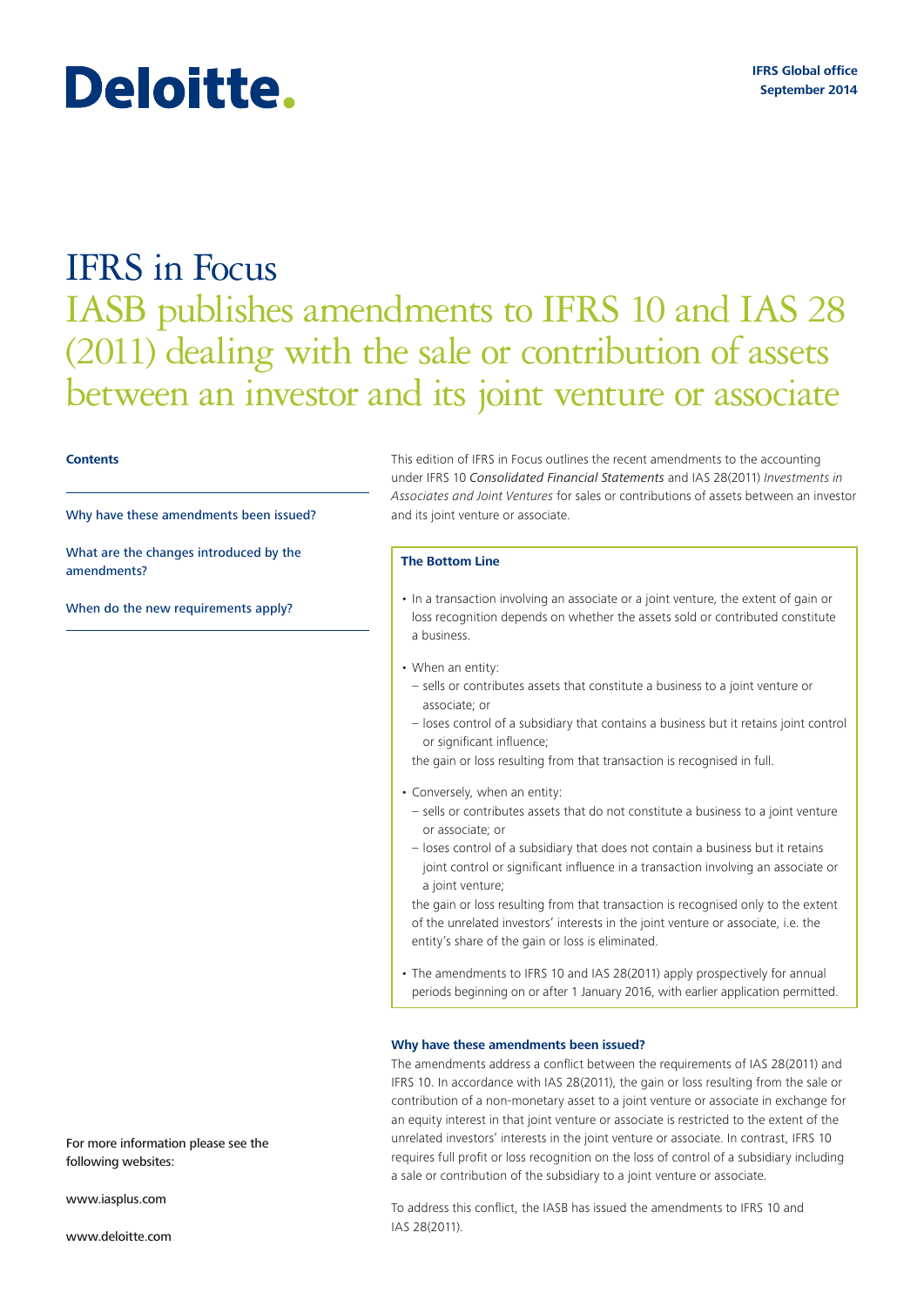## <span id="page-1-0"></span>**What are the changes introduced by the amendments?**

The amendments set out that, on a sale or contribution of assets to a joint venture or associate or on a loss of control when joint control or significant influence is retained in a transaction involving an associate or a joint venture, the extent of any gain or loss recognised depends on whether the assets or subsidiary constitute a business, as defined in IFRS 3 *Business Combinations*. When the assets or subsidiary constitute a business, any gain or loss is recognised in full; when the assets or subsidiary do not constitute a business, the entity's share of the gain or loss is eliminated.

# Amendment to IFRS 10 *Consolidated Financial Statements*

The amendment to IFRS 10 introduces an exception from the general requirements of full gain or loss recognition on the loss of control over a subsidiary.

The exception applies to the loss of control over a subsidiary that does not contain a business, as defined in IFRS 3, if the loss of control is the result of a transaction involving an associate or a joint venture that is accounted for using the equity method.

The gain or loss resulting from such transactions is recognised in the parent's profit or loss only to the extent of the unrelated investors' interest in the associate or joint venture that was the counterparty of the transaction. The same requirements apply to related amounts previously recognised in other comprehensive income that would be reclassified to profit or loss on loss of control as a result of such transactions.

In addition, if the parent retains an investment in the former subsidiary and the former subsidiary is now an associate or joint venture that is accounted for using the equity method, the gain or loss resulting from the remeasurement at fair value of the investment retained should be recognised in profit or loss only to the extent of the unrelated investors' interest in the new associate or joint venture.

## Observation

The requirements to restrict the gain or loss to the unrelated investors' share do not apply to transactions with third parties, even if the parent retains an investment in the former subsidiary that becomes an associate or a joint venture accounted for using the equity method.

The accounting requirements for transactions where the former subsidiary does contain a business remain unchanged, i.e. any gain or loss from a sale or contribution of a subsidiary containing a business is recognised in full.

# Observation

Distinguishing between transactions on this basis places additional emphasis on the definition of a business. Therefore, for transactions of the type set out above, entities need to consider carefully whether a subsidiary contains a business in accordance with IFRS 3.

## Amendments to IAS 28(2011) *Investments in Associates and Joint Ventures*

The guidance on gains or losses from 'upstream' and 'downstream' transactions and partial elimination of such gains or losses has been amended so that it only relates to transactions involving assets that do not constitute a business, as defined in IFRS 3.

For transactions involving assets that do constitute a business, an entity is now required to recognise any gain or loss in full. This is in line with the amendments to IFRS 10 above.

IAS 28(2011) now also specifies that, when determining whether the assets sold or contributed constitute a business, an entity needs to consider whether the sale or contribution involves multiple transactions that should be accounted for as one transaction.

## Observation

The amendment to IAS 28(2011) also applies to 'upstream' transactions. If a joint venture or associate sells assets that meet the definition of a business in IFRS 3 to its investor, and the investor takes control of that business, the gain or loss from that transaction is recognised in full, i.e. the investor's share in the gain or loss is not eliminated. As a consequence of the amendment, the accounting in the investor's financial statements for upstream transactions involving a business is now consistent with the guidance in IFRS 3 on business combinations that result from step acquisitions.

## **When do the new requirements apply?**

The amendments apply prospectively to transactions occurring in annual periods beginning on or after 1 January 2016. Early application is permitted. If an entity applies the amendments earlier, it shall disclose that fact.